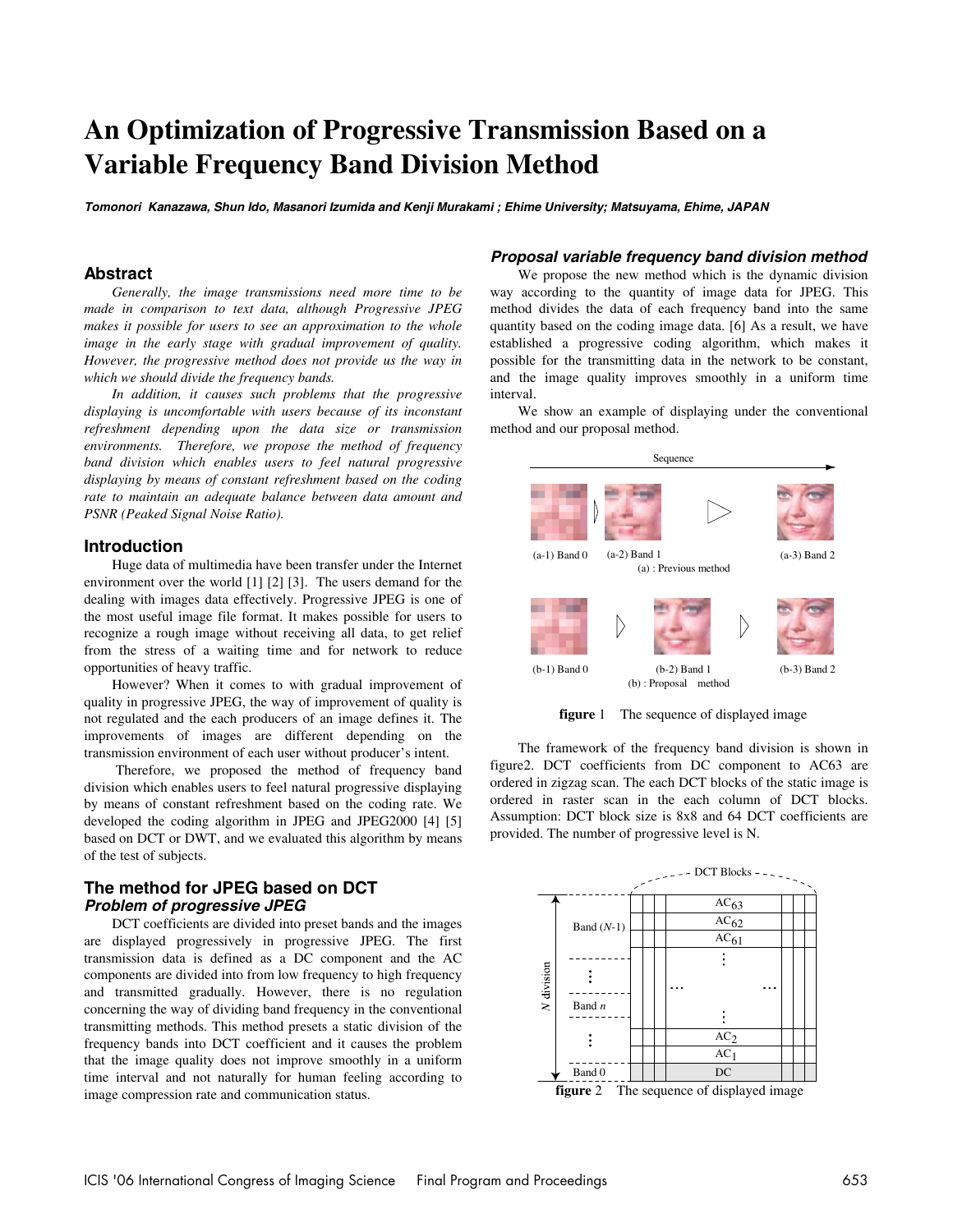The algorithm of proposal method consists of the following process.

Step1 Calculating frequency components

Apply DCT to the image data in order to obtain DCT coefficients Step2 Encode the DC components

Encode the DC components under Band 0 as regulated in progressive JPEG (The gray area in figure 2 is encoded.)

Step3 Calculate the data size in each frequency band

The data amount of equal division for total AC components is ∆B.  $\Delta B = D/(N-1)$  (1)

D is the summation of the data size of each AC components applied by Huffman coding (from AC1 to AC63).

∆B is defined as the data size of each frequency band

Step4 Processing of equal division for frequency band 1. Initial condition Band n:  ${AC_s, ..., AC_{s+t}}$ n=1 (1 ≤ n ≤ N-1), s=1 (1 ≤ s ≤ 63), t=0 (0 ≤ t ≤ 63-s)

2. Huffman coding for Band n Calculate  $B_n$  by Huffman coding B<sub>n</sub>: The band size of Band n

3. Calculating the band size difference Calculate the absolute value of the difference  $\Delta d_n = |\Delta B - B_n|$  (2) 4. Judgment for equivalent division If  $\Delta$  d<sub>n</sub> is minimum, exit the calculating of Band n by Huffman coding. If not, return to 2 as  $t=t+1$ 

5. Judgment for the end of process n←n+1, s←s+t+1,t←0

If n<N-1, return to 2. If n=N-1, exit coding process.

The last frequency band components are defined as follows. Band n:  ${AC_s, ..., AC_{63}}$ 

## **The method for JPEG2000 based on DWT**

We have also applied the idea of "variable frequency band division " to JPEG2000 on DWT.

We propose the new method which is the dynamic division way according to the quantity of transmitted data for JPEG2000.

This method provides the order to be sent of image data based on the ratio of completion of transmission to before transmission. That is the transmission priority is provided to the least amount of the completion of transmission. As a result, we have established a progressive coding algorithm, which makes it possible for the transmitting data in the network to be constant, and the image quality improves smoothly in a uniform time interval.

The framework of the frequency band division is shown in figure. We adopt not basic decomposition but the Standard decompoposition2 of DWT in order to divide high frequency components and it enables us to control progressive displaying in detail. And we take particular note of each small area in static image in order to provide the more precise controls and apply to the concept of ROI. [7] Figure 3 shows the divided small areas and ROI.



**figure** 3 Division into I×J of static image



**figure** 4 The block division of DWT coefficient

Moreover, we add the concept of the block division of DWT coefficients out of the ordinary. This block division is shown in figure 4.

The size of m×n DWT coefficients are divided into the blocks which size is  $L \times L$ . (L =8 in this paper) So, the number of DWT blocks is  $m/L \times n/L$ . The DWT coefficients of each block are divided into the number of K. And they are applied to progressive processing from 0 level to K-1 level. The number of level for progressive is K.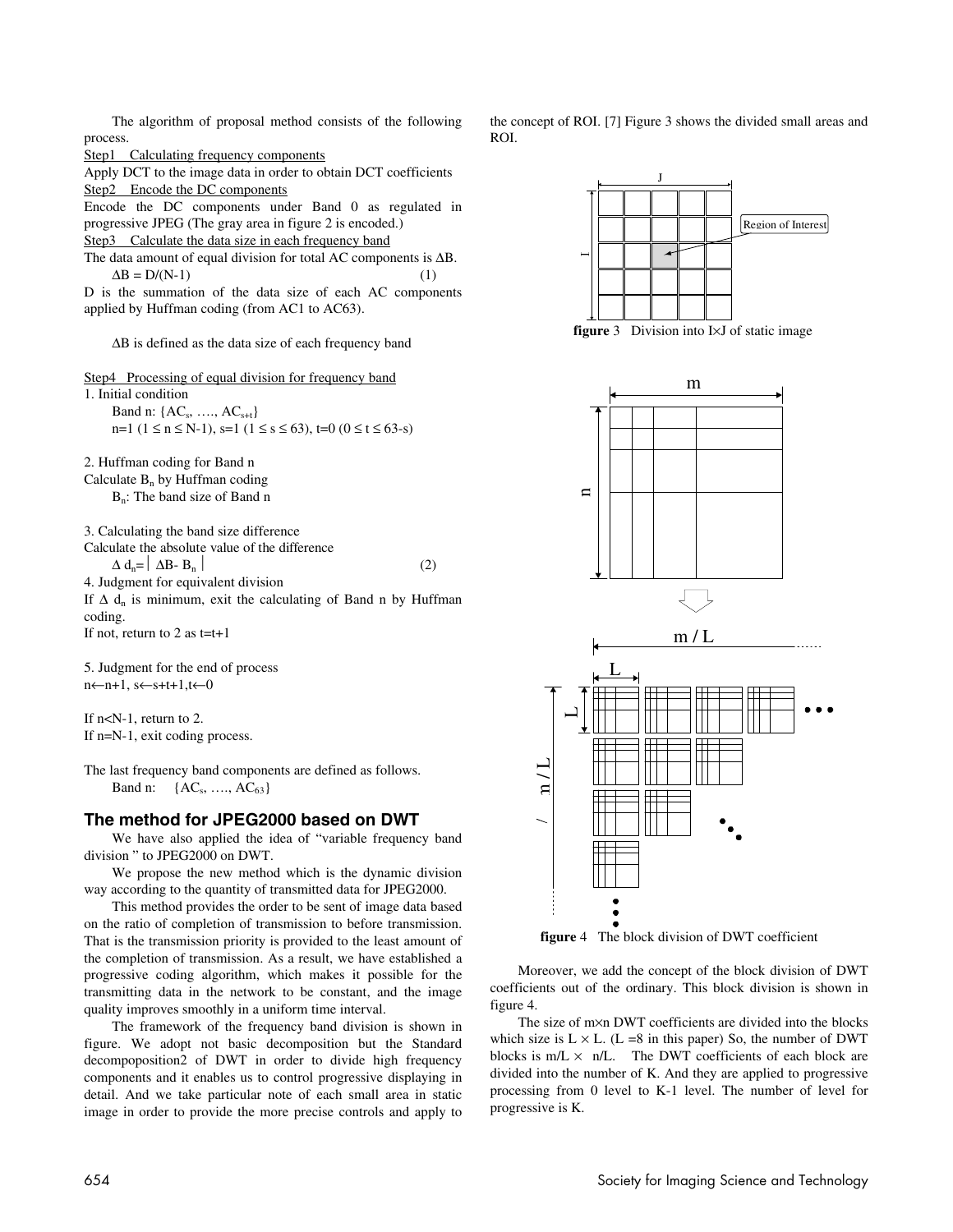The algorithm of proposal method for DWT consists of the following process.

# Step1 Set the small areas

Set the areas of the number of I×J into the static image

Calculate  $D$  (i, j), which is the total amount of image data in small areas (i, j).

Calculate every generation probabilities of the DWT coefficient in each small area by means of dividing the number of every DWT coefficient value by total number of DWT coefficient

Calculate the data amount of each DWT coefficient based on previous generation probabilities in small area

This is define as  $d(i,j,h)$ ." h" is the suffix expressing the order of DWT coefficient transmission.

Step2 Set the progressive coding number 0

Coding number in progressive process is defined as  $k (0 < k < K-1)$ . Set the DC components as k=0.

Set k← k+1

#### Step3 Set the ratio of transmission

 dr (i,j,h) is also defined as the data amount of DWT coefficient which has already been transmitted in the small area  $(i,i)$ .

 $DR(i,j,h)$  is defined as the ratio of transmission in small area at each DWT coefficient.

DR  $(i,j,h)=$  dr  $(i,j,h)/$  D  $(i, j)$  (3) Step4 Select the area which has minimum of DR (i,j,h)

The data amount of transmission should be constant in order to provide the natural improvement in progressive process. The priority of the transmission is provided to the minimum DR area. Calculate minimum DR is selected and h is set as 0. That is  $DR(i,j,0)$ 

Step5 Update of the ratio of transmission

Set h← h+1 And update DR(i,j,h)

Step6 Set the progressive coding number

When the total amount of transmitting date converges to constant value,  $k \leftarrow k+1$ 

In other case, return to step5

Step7 Judgment for the end of process When k=K, exit this process

# **Evaluations**

# **Experiment of the method based on DCT**

We compared the coding rate and PSNR of the image with conventional method at the same frequency band for different quantization quality.

The standard image "Girl" was used under the following conditions.

#  $q = 20$  N=4(Band 0-Band3) and #  $q = 80$  N=4(Band 0-Band3)

The Quantization Table  $Q(u, v)$  in this experiment is followed with appendix K of JPEG standard is used for in this experiment and  $Q(u, v)$  is scaled as  $\alpha \times Q(u, v)$ .

$$
\alpha = 50/q \qquad 1 \leq q \leq 50 \tag{4}
$$
  
\n
$$
\alpha = 2 - q/50 \qquad 50 < q \leq 100 \tag{5}
$$

$$
1 \le \alpha \times Q(u, v) \le 255 \tag{6}
$$

The results of proposal method and conventional method for frequency band are shown in Table 1.

The values of the table are the orders of zigzag scan for AC components. 0 means DC components.

| Frequency Band | Proposal Method |          | Conventional Method |          |
|----------------|-----------------|----------|---------------------|----------|
|                | $q = 20$        | $q = 80$ | $q = 20$            | $q = 80$ |
| Band 0         |                 |          |                     |          |
| Band 1         | 1-2             | 1-3      | $1-2$               | 1-2      |
| Band 2         | $3-5$           | $4 - 8$  | $3-5$               | $3-5$    |
| Band 3         | $6 - 63$        | $9 - 63$ | $6 - 63$            | $6 - 63$ |

Table 1 Comparison of Frequency Band

The comparison for coding rate and PSNR respectively is shown in figure5.



The rapid data transmission appears at Band3 at the conventional method in (a). On the other hand, the data size grows constantly and it shows that data transmission is constant. And also, it presented that PSNR does not rise rapidly.

#### **Experiment of the method based on DWT**

We compared the methods of data transmission in JPEG by means of the subjects

Constant transmission (Proposal method)

The same amount of the data is transmitted in each progressive level.

#### Detail transmission in the early level

The low frequency components, which are transmitted in early level, are given fine divisions and high frequency components are transmitted at one time.

Rough transmission in the early level

The low frequency components are brought together and high frequency components, which is transmitted in late level, are given fine divisions

The 3 images are used for the evaluation in figure 6.